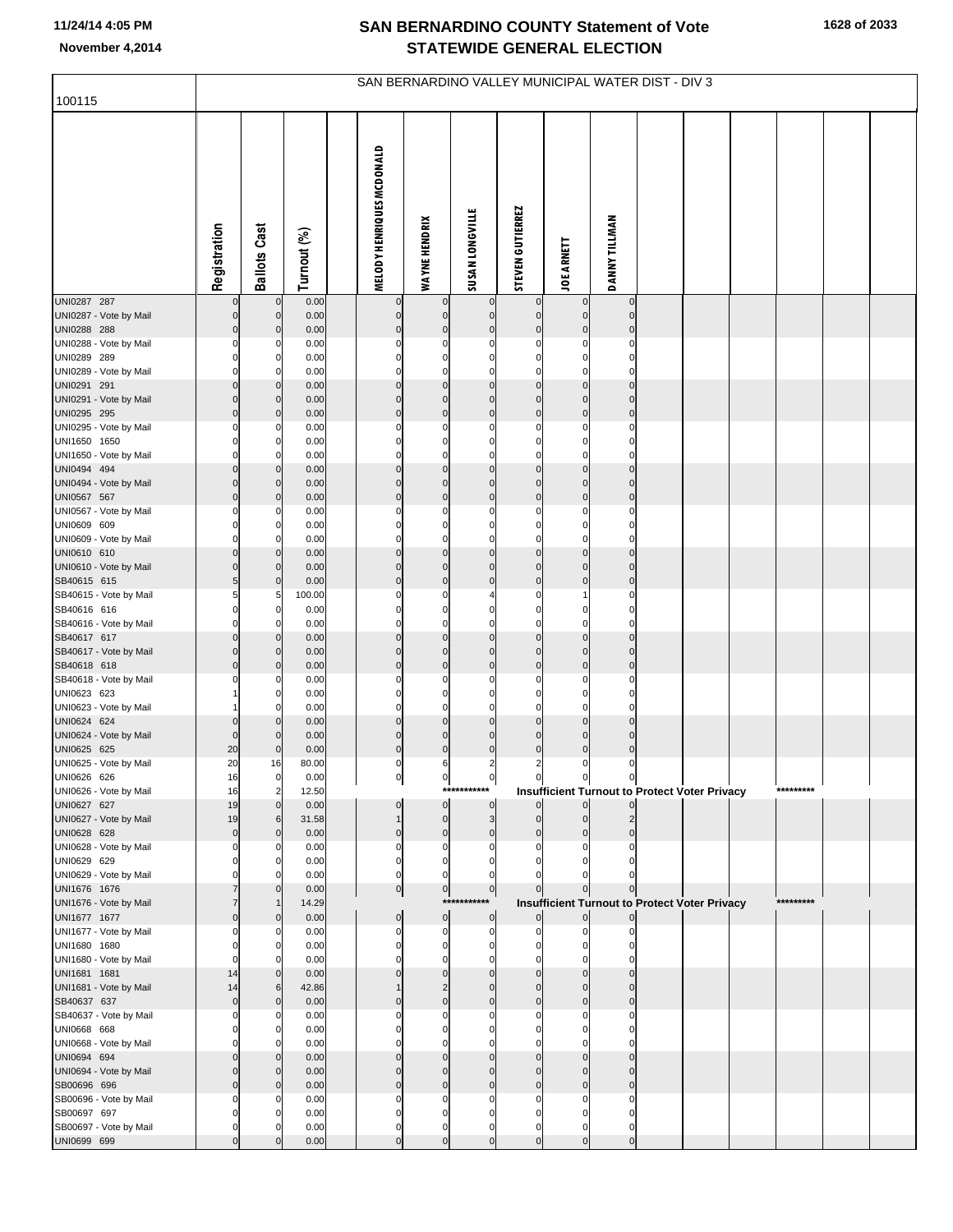| 100115                                 | SAN BERNARDINO VALLEY MUNICIPAL WATER DIST - DIV 3 |                              |                |  |                           |                             |                                  |                                  |                                                      |                      |  |  |  |           |  |  |
|----------------------------------------|----------------------------------------------------|------------------------------|----------------|--|---------------------------|-----------------------------|----------------------------------|----------------------------------|------------------------------------------------------|----------------------|--|--|--|-----------|--|--|
|                                        |                                                    |                              |                |  |                           |                             |                                  |                                  |                                                      |                      |  |  |  |           |  |  |
|                                        | Registration                                       | <b>Ballots Cast</b>          | Turnout (%)    |  | MELODY HENRIQUES MCDONALD | <b>WAYNE HENDRIX</b>        | <b>SUSAN LONGVILLE</b>           | <b>STEVEN GUTIERREZ</b>          | <b>JOE ARNETT</b>                                    | <b>DANNY TILLMAN</b> |  |  |  |           |  |  |
| UNI0699 - Vote by Mail                 |                                                    | $\mathbf 0$                  | 0.00           |  | $\overline{0}$            | $\mathbf 0$                 | $\mathbf 0$                      | $\overline{0}$                   | $\overline{0}$                                       | $\mathbf 0$          |  |  |  |           |  |  |
| UNI0700 700<br>UNI0700 - Vote by Mail  | $\mathbf 0$<br>$\mathbf 0$                         | $\mathbf 0$<br>$\mathbf{0}$  | 0.00<br>0.00   |  | $\pmb{0}$<br>$\pmb{0}$    | $\mathbf 0$<br>$\mathbf{0}$ | $\mathbf{0}$<br>$\boldsymbol{0}$ | $\overline{0}$<br>$\overline{0}$ | $\Omega$<br>$\overline{0}$                           | $\mathbf{0}$         |  |  |  |           |  |  |
| UNI0706 706                            | 11                                                 |                              | 9.09           |  |                           |                             | ***********                      |                                  | <b>Insufficient Turnout to Protect Voter Privacy</b> |                      |  |  |  | ********* |  |  |
| UNI0706 - Vote by Mail                 | 11                                                 | 7                            | 63.64          |  | $\overline{c}$            | $\overline{0}$              | $\overline{2}$                   | $\overline{0}$                   | 3 <sup>1</sup>                                       |                      |  |  |  |           |  |  |
| SB40710 710<br>SB40710 - Vote by Mail  | $\Omega$<br>$\mathbf 0$                            | 0<br>$\mathbf{0}$            | 0.00<br>0.00   |  | $\Omega$<br>$\Omega$      | $\mathbf 0$<br>$\mathbf 0$  | $\mathbf 0$<br>$\mathbf 0$       | 0<br>$\overline{0}$              | $\mathbf 0$<br>$\overline{0}$                        |                      |  |  |  |           |  |  |
| UNI0711 711                            | $\mathbf 0$                                        | $\mathbf{0}$                 | 0.00           |  | $\Omega$                  | $\mathbf 0$                 | $\mathbf 0$                      | $\Omega$                         | $\overline{0}$                                       | $\Omega$             |  |  |  |           |  |  |
| UNI0711 - Vote by Mail                 | $\mathbf 0$                                        | $\mathbf{0}$                 | 0.00           |  | $\mathbf 0$               | $\mathbf 0$                 | $\mathbf 0$                      | $\overline{0}$                   | $\overline{0}$                                       | $\mathbf{0}$         |  |  |  |           |  |  |
| SB40712 712<br>SB40712 - Vote by Mail  | $\Omega$<br>$\Omega$                               | 0<br>0                       | 0.00<br>0.00   |  | C                         | $\Omega$<br>$\Omega$        | $\Omega$<br>$\Omega$             | 0<br>0                           | $\mathbf 0$<br>$\mathbf 0$                           |                      |  |  |  |           |  |  |
| UNI0713 713                            | 11                                                 | 0                            | 0.00           |  |                           | $\Omega$                    | $\Omega$                         | $\Omega$                         | $\mathbf 0$                                          |                      |  |  |  |           |  |  |
| UNI0713 - Vote by Mail                 | 11                                                 | $\overline{7}$               | 63.64          |  |                           | $\mathbf 0$                 | $\overline{4}$                   | $\Omega$                         | $\overline{0}$                                       | $\mathbf 0$          |  |  |  |           |  |  |
| HIG0724 724<br>HIG0724 - Vote by Mail  | 131<br>131                                         | 24<br>39                     | 18.32<br>29.77 |  | $\overline{7}$            | 12<br>16                    | $\overline{1}$<br>6              | $\mathbf 0$<br>$\overline{2}$    | $\overline{0}$<br>$\overline{0}$                     |                      |  |  |  |           |  |  |
| HIG0746 746                            | 5                                                  | $\mathbf 0$                  | 0.00           |  | C                         | $\mathbf 0$                 | $\Omega$                         | $\mathbf 0$                      | $\mathbf 0$                                          |                      |  |  |  |           |  |  |
| HIG0746 - Vote by Mail                 | 5                                                  | $\mathbf 0$                  | 0.00           |  | $\Omega$                  | 0                           | $\Omega$                         | $\mathbf 0$                      | $\mathbf 0$                                          |                      |  |  |  |           |  |  |
| UNI0759 759<br>UNI0759 - Vote by Mail  | 28<br>28                                           | $\mathbf 0$<br>16            | 0.00<br>57.14  |  | C<br>2                    | $\mathbf 0$<br>5            | $\Omega$<br>3                    | 0<br>$\overline{0}$              | $\mathbf 0$                                          |                      |  |  |  |           |  |  |
| UNI0860 860                            | $\mathbf 0$                                        | $\mathbf{0}$                 | 0.00           |  | $\Omega$                  | $\mathbf 0$                 | $\mathbf 0$                      | $\Omega$                         | $\overline{0}$                                       | $\mathbf 0$          |  |  |  |           |  |  |
| UNI0860 - Vote by Mail                 | $\mathbf 0$                                        | $\mathbf{0}$                 | 0.00           |  | $\mathbf 0$               | $\mathbf 0$                 | $\mathbf 0$                      | $\overline{0}$                   | $\overline{0}$                                       | $\mathbf{0}$         |  |  |  |           |  |  |
| UNI0861 861<br>UNI0861 - Vote by Mail  | 0<br>$\Omega$                                      | 0<br>0                       | 0.00<br>0.00   |  | C<br>$\Omega$             | $\Omega$<br>$\mathbf 0$     | $\Omega$<br>$\mathbf 0$          | $\Omega$<br>0                    | $\mathbf 0$<br>$\mathbf 0$                           |                      |  |  |  |           |  |  |
| UNI1646 1646                           |                                                    | O                            | 0.00           |  | ſ                         | $\Omega$                    | $\Omega$                         | 0                                | $\mathbf 0$                                          |                      |  |  |  |           |  |  |
| UNI1646 - Vote by Mail                 | $\mathbf 0$                                        | $\mathbf 0$                  | 0.00           |  | $\Omega$                  | $\mathbf 0$                 | $\mathbf 0$                      | $\Omega$                         | $\overline{0}$                                       | $\mathbf{0}$         |  |  |  |           |  |  |
| UNI1647 1647<br>UNI1647 - Vote by Mail | $\mathbf 0$<br>$\mathbf 0$                         | $\mathbf{0}$<br>$\mathbf{0}$ | 0.00<br>0.00   |  | $\Omega$<br>$\Omega$      | $\mathbf 0$<br>$\mathbf 0$  | $\mathbf 0$<br>$\mathbf 0$       | $\mathbf 0$<br>$\mathbf 0$       | $\overline{0}$<br>$\overline{0}$                     | $\Omega$<br>$\Omega$ |  |  |  |           |  |  |
| UNI1648 1648                           | $\Omega$                                           | $\Omega$                     | 0.00           |  | C                         | $\Omega$                    | $\Omega$                         | 0                                | $\mathbf 0$                                          |                      |  |  |  |           |  |  |
| UNI1648 - Vote by Mail                 | $\Omega$                                           | $\mathbf 0$                  | 0.00           |  | $\Omega$                  | $\mathbf 0$                 | $\mathbf 0$                      | 0                                | $\mathbf 0$                                          |                      |  |  |  |           |  |  |
| SB00863 863<br>SB00863 - Vote by Mail  | $\Omega$<br>$\mathbf 0$                            | 0<br>$\mathbf{0}$            | 0.00<br>0.00   |  | C<br>$\Omega$             | $\Omega$<br>$\mathbf 0$     | $\Omega$<br>$\mathbf{0}$         | $\mathbf 0$<br>$\Omega$          | $\mathbf 0$<br>$\overline{0}$                        |                      |  |  |  |           |  |  |
| UNI0864 864                            | $\mathbf 0$                                        | 0                            | 0.00           |  | $\Omega$                  | $\mathbf 0$                 | $\mathbf 0$                      | $\mathbf{0}$                     | $\mathbf 0$                                          |                      |  |  |  |           |  |  |
| UNI0864 - Vote by Mail                 | $\mathbf 0$                                        | $\mathbf 0$                  | 0.00           |  | $\mathbf 0$               | $\mathbf 0$                 | $\mathbf 0$                      | $\mathbf 0$                      | $\overline{0}$                                       | $\Omega$             |  |  |  |           |  |  |
| UNI1649 1649<br>UNI1649 - Vote by Mail | 0<br>0                                             | 0<br>$\overline{0}$          | 0.00<br>0.00   |  | $\Omega$                  | $\Omega$                    | $\Omega$                         | $\Omega$                         | 0                                                    | 0                    |  |  |  |           |  |  |
| UNI0869 869                            | 59                                                 | $\mathbf 0$                  | 0.00           |  | C                         | $\Omega$                    | $\sqrt{ }$                       | $\Omega$                         | $\mathbf 0$                                          |                      |  |  |  |           |  |  |
| UNI0869 - Vote by Mail                 | 59                                                 | 17                           | 28.81          |  | 5                         | 3                           | $\overline{c}$                   |                                  | $\overline{0}$                                       |                      |  |  |  |           |  |  |
| UNI0870 870<br>UNI0870 - Vote by Mail  | $\mathbf 0$<br>$\mathbf 0$                         | $\mathbf{0}$<br>$\mathbf{0}$ | 0.00<br>0.00   |  | $\Omega$<br>$\Omega$      | $\Omega$<br>$\mathbf 0$     | $\Omega$<br>$\mathbf 0$          | $\Omega$<br>$\mathbf 0$          | $\mathbf{0}$<br>$\Omega$                             |                      |  |  |  |           |  |  |
| RIA0872 872                            | $\Omega$                                           | 0                            | 0.00           |  | C                         | $\Omega$                    | $\Omega$                         | $\Omega$                         | $\Omega$                                             |                      |  |  |  |           |  |  |
| RIA0872 - Vote by Mail<br>SB60873 873  | $\Omega$                                           | 0                            | 0.00           |  | C                         | $\Omega$<br>O               | $\Omega$                         | $\Omega$                         | $\Omega$                                             |                      |  |  |  |           |  |  |
| SB60873 - Vote by Mail                 | $\mathbf 0$                                        | $\mathbf{0}$                 | 0.00<br>0.00   |  | $\Omega$                  | $\mathbf 0$                 | $\mathbf 0$                      | $\mathbf 0$                      | $\Omega$                                             |                      |  |  |  |           |  |  |
| SB61654 1654                           | $\Omega$                                           | $\mathbf{0}$                 | 0.00           |  | $\mathcal{C}$             | $\Omega$                    | $\Omega$                         | $\Omega$                         | $\mathbf{0}$                                         | $\Omega$             |  |  |  |           |  |  |
| SB61654 - Vote by Mail<br>UNI0874 874  | $\Omega$<br>$\Omega$                               | $\mathbf{0}$<br>0            | 0.00<br>0.00   |  | $\Omega$<br>C             | $\Omega$<br>$\Omega$        | $\Omega$<br>$\Omega$             | $\mathbf{0}$<br>$\Omega$         | $\mathbf{0}$<br>$\Omega$                             | $\Omega$             |  |  |  |           |  |  |
| UNI0874 - Vote by Mail                 | $\Omega$                                           | $\mathbf 0$                  | 0.00           |  | $\mathcal{C}$             | $\Omega$                    | $\Omega$                         | $\Omega$                         |                                                      |                      |  |  |  |           |  |  |
| UNI0876 876                            | 86                                                 | $\mathbf 0$                  | 0.00           |  |                           | 0                           | $\mathcal{C}$                    |                                  |                                                      |                      |  |  |  |           |  |  |
| UNI0876 - Vote by Mail<br>UNI0877 877  | 86<br>810                                          | 28<br>67                     | 32.56<br>8.27  |  | 5<br>12                   | $6\phantom{1}6$<br>5        | 10<br>10                         | $\overline{2}$<br>6              | $\overline{2}$                                       |                      |  |  |  |           |  |  |
| UNI0877 - Vote by Mail                 | 810                                                | 147                          | 18.15          |  | 35                        | 41                          | 17                               | 12                               | 3                                                    | 18                   |  |  |  |           |  |  |
| UNI0878 878                            | $\Omega$                                           | 0                            | 0.00           |  | $\Omega$                  | $\Omega$                    | $\mathbf 0$                      | $\mathbf 0$                      | $\Omega$                                             | $\Omega$             |  |  |  |           |  |  |
| UNI0878 - Vote by Mail<br>UNI0879 879  | 0                                                  | 0                            | 0.00<br>0.00   |  | 0                         | $\Omega$<br>O               | $\Omega$                         | $\Omega$                         | $\Omega$                                             | $\Omega$             |  |  |  |           |  |  |
| UNI0879 - Vote by Mail                 | $\mathbf 0$                                        | $\mathbf{0}$                 | 0.00           |  | $\Omega$                  | $\mathbf 0$                 | $\mathbf 0$                      | $\Omega$                         | $\Omega$                                             | $\Omega$             |  |  |  |           |  |  |
| UNI0880 880                            | $\Omega$                                           | $\mathbf{0}$                 | 0.00           |  | C                         | $\Omega$                    | $\Omega$                         | $\Omega$                         | $\mathbf{0}$                                         | $\Omega$             |  |  |  |           |  |  |
| UNI0880 - Vote by Mail                 | $\Omega$                                           | $\mathbf{0}$<br>$\Omega$     | 0.00           |  | $\Omega$                  | $\Omega$<br>$\Omega$        | $\Omega$<br>C                    | $\mathbf{0}$<br>$\Omega$         | $\mathbf{0}$                                         | $\Omega$             |  |  |  |           |  |  |
| UNI1653 1653<br>UNI1653 - Vote by Mail | $\Omega$<br>$\Omega$                               | $\mathbf 0$                  | 0.00<br>0.00   |  | C<br>$\mathsf{C}$         | $\Omega$                    | C                                | $\Omega$                         |                                                      | $\Omega$             |  |  |  |           |  |  |
| SB61019 1019                           | 661                                                | 51                           | 7.72           |  | 11                        | 6                           | 5                                | 6                                |                                                      | 13                   |  |  |  |           |  |  |
| SB61019 - Vote by Mail                 | 661                                                | 94                           | 14.22          |  | 23                        | 22                          | 11                               |                                  |                                                      | 20                   |  |  |  |           |  |  |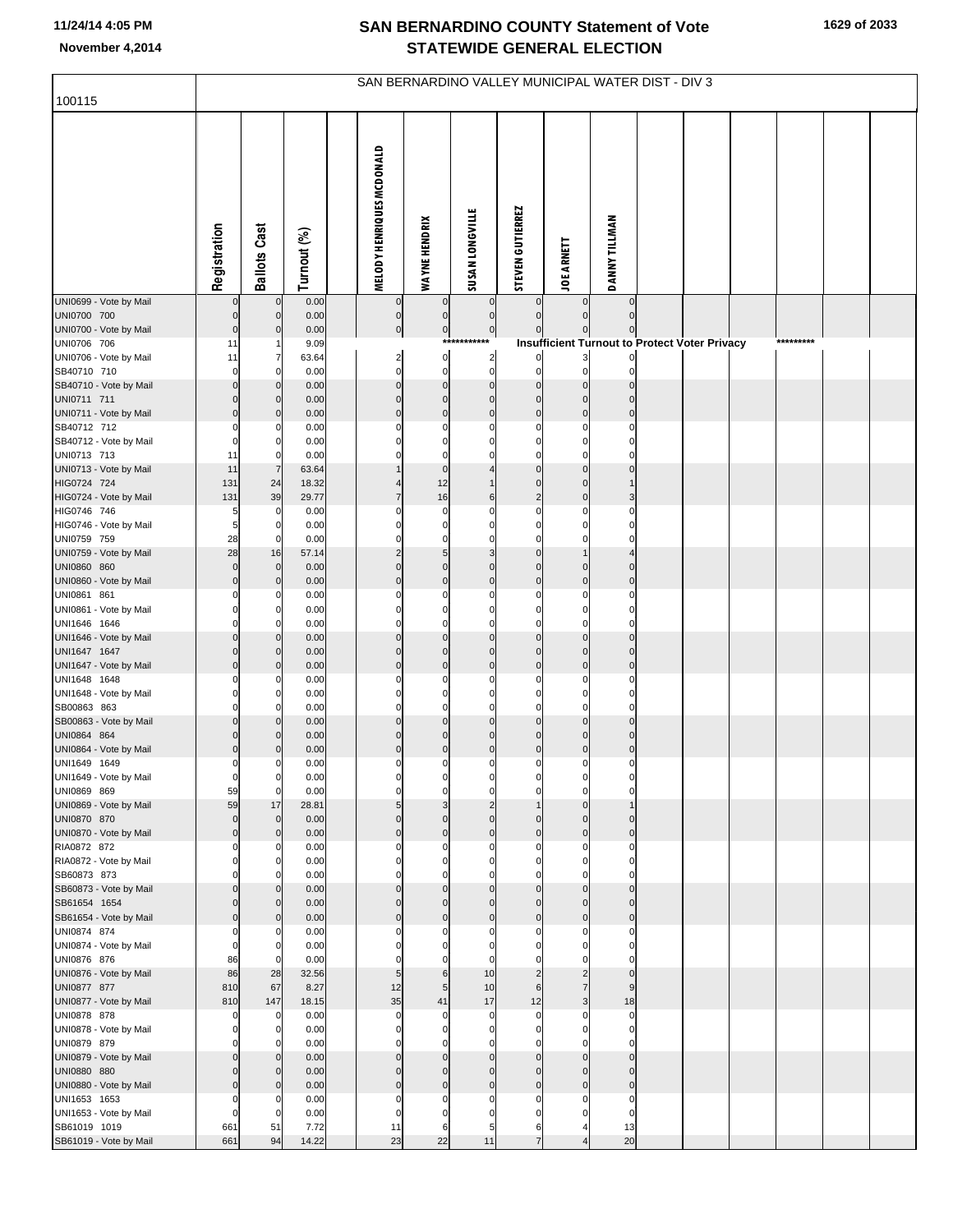| 100115                                 | SAN BERNARDINO VALLEY MUNICIPAL WATER DIST - DIV 3 |                             |                |  |                              |                          |                               |                                |                                           |                                                      |  |  |  |           |  |
|----------------------------------------|----------------------------------------------------|-----------------------------|----------------|--|------------------------------|--------------------------|-------------------------------|--------------------------------|-------------------------------------------|------------------------------------------------------|--|--|--|-----------|--|
|                                        |                                                    |                             |                |  |                              |                          |                               |                                |                                           |                                                      |  |  |  |           |  |
|                                        | Registration                                       | Ballots Cast                | Turnout (%)    |  | MELODY HENRIQUES MCDONALD    | <b>WAYNE HENDRIX</b>     | <b>SUSAN LONGVILLE</b>        | <b>STEVEN GUTIERREZ</b>        | <b>JOE ARNETT</b>                         | <b>DANNY TILLMAN</b>                                 |  |  |  |           |  |
| SB61020 1020                           | 386                                                | 29                          | 7.51           |  | 11                           | 2                        | 7                             | 5                              |                                           | 3                                                    |  |  |  |           |  |
| SB61020 - Vote by Mail<br>SB61021 1021 | 386<br>71                                          | 41<br>$\overline{7}$        | 10.62<br>9.86  |  | $\overline{7}$               | 9<br>$\mathbf 0$         | $\overline{7}$<br>$\mathbf 0$ | 3<br>$\mathbf 0$               | $\mathbf{1}$<br>$\mathbf 0$               | 11<br>$\mathbf 1$                                    |  |  |  |           |  |
| SB61021 - Vote by Mail                 | 71                                                 | 23                          | 32.39          |  |                              |                          |                               |                                | C                                         | 6                                                    |  |  |  |           |  |
| UNI1022 1022                           | 314                                                | 19                          | 6.05           |  |                              | 3                        |                               | $\overline{7}$                 | 1                                         | $\Omega$                                             |  |  |  |           |  |
| UNI1022 - Vote by Mail                 | 314                                                | 36                          | 11.46          |  | 13                           | 8                        | 4                             | 5                              | C                                         | 3                                                    |  |  |  |           |  |
| UNI1023 1023                           | 1337                                               | 88                          | 6.58           |  | 16                           | 14                       | 22                            | 13                             | $\overline{4}$                            | $\overline{7}$                                       |  |  |  |           |  |
| UNI1023 - Vote by Mail<br>UNI1024 1024 | 1337<br>1166                                       | 110<br>120                  | 8.23<br>10.29  |  | 41<br>23                     | 19<br>16                 | 12<br>15                      | 17<br>27                       | $\overline{\mathbf{c}}$<br>$\overline{7}$ | 5<br>17                                              |  |  |  |           |  |
| UNI1024 - Vote by Mail                 | 1166                                               | 72                          | 6.17           |  | 11                           | 9                        | 16                            | 12                             | 3                                         | 12                                                   |  |  |  |           |  |
| UNI1025 1025                           | 611                                                | 43                          | 7.04           |  | 6                            | 5                        | 6                             | 15                             | 0                                         | 5                                                    |  |  |  |           |  |
| UNI1025 - Vote by Mail                 | 611                                                | 60                          | 9.82           |  | 18                           | 10                       | 10                            | 8                              | $\overline{2}$                            | 6                                                    |  |  |  |           |  |
| UNI1026 1026                           | $\mathbf 0$                                        | $\mathbf 0$                 | 0.00           |  | $\mathbf 0$                  | $\mathbf 0$              | $\mathbf 0$                   | $\mathbf 0$                    | $\mathbf 0$                               | $\mathbf 0$                                          |  |  |  |           |  |
| UNI1026 - Vote by Mail<br>SB51085 1085 | $\Omega$<br>$\mathbf 0$                            | 0<br>$\mathbf 0$            | 0.00<br>0.00   |  | $\mathbf 0$<br>$\bf 0$       | $\mathbf 0$<br>$\pmb{0}$ | $\mathbf 0$<br>$\pmb{0}$      | $\mathbf 0$<br>$\pmb{0}$       | $\Omega$<br>$\mathbf 0$                   | $\mathbf 0$<br>$\pmb{0}$                             |  |  |  |           |  |
| SB51085 - Vote by Mail                 | $\mathbf 0$                                        | 0                           | 0.00           |  | $\pmb{0}$                    | $\mathbf 0$              | $\mathbf 0$                   | $\mathbf 0$                    | $\mathbf 0$                               | $\mathbf 0$                                          |  |  |  |           |  |
| SB51087 1087                           | 1350                                               | 215                         | 15.93          |  | 30                           | 38                       | 47                            | 22                             | 17                                        | 32                                                   |  |  |  |           |  |
| SB51087 - Vote by Mail                 | 1350                                               | 300                         | 22.22          |  | 66                           | 49                       | 63                            | 8                              | 20                                        | 53                                                   |  |  |  |           |  |
| SB51088 1088                           | 1372                                               | 217                         | 15.82          |  | 30                           | 30                       | 75                            | 13                             | 15                                        | 19                                                   |  |  |  |           |  |
| SB51088 - Vote by Mail<br>SB51089 1089 | 1372<br>1342                                       | 302<br>211                  | 22.01<br>15.72 |  | 52<br>30                     | 43<br>30                 | 116<br>19                     | 11<br>21                       | 11<br>18                                  | 49<br>46                                             |  |  |  |           |  |
| SB51089 - Vote by Mail                 | 1342                                               | 216                         | 16.10          |  | 49                           | 40                       | 36                            | 16                             | 15                                        | 30                                                   |  |  |  |           |  |
| SB51090 1090                           | 1358                                               | 137                         | 10.09          |  | 28                           | 23                       | 26                            | 17                             | g                                         | 19                                                   |  |  |  |           |  |
| SB51090 - Vote by Mail                 | 1358                                               | 201                         | 14.80          |  | 33                           | 41                       | 52                            | 11                             | c                                         | 27                                                   |  |  |  |           |  |
| SB41141 1141                           | $\mathbf 0$                                        | $\mathbf 0$                 | 0.00           |  | $\mathbf 0$                  | $\mathsf{C}$             | $\mathbf 0$                   | $\mathbf 0$                    | $\Omega$                                  | $\mathbf 0$                                          |  |  |  |           |  |
| SB41141 - Vote by Mail<br>HIG1154 1154 | $\mathbf 0$<br>$\mathbf 0$                         | $\mathbf 0$<br>$\mathbf{0}$ | 0.00<br>0.00   |  | $\mathbf 0$<br>$\bf 0$       | $\mathbf 0$<br>$\pmb{0}$ | $\mathbf 0$<br>$\pmb{0}$      | $\mathbf 0$<br>$\mathbf 0$     | $\mathsf{C}$<br>$\mathsf{C}$              | $\mathbf 0$<br>$\pmb{0}$                             |  |  |  |           |  |
| HIG1154 - Vote by Mail                 | 0                                                  | 0                           | 0.00           |  | $\mathbf 0$                  | $\mathbf 0$              | $\mathbf 0$                   | $\mathbf 0$                    |                                           | $\mathbf 0$                                          |  |  |  |           |  |
| SB21166 1166                           | 843                                                | 68                          | 8.07           |  | 11                           | 3                        | 27                            | 6                              |                                           | 13                                                   |  |  |  |           |  |
| SB21166 - Vote by Mail                 | 843                                                | 152                         | 18.03          |  | 27                           | 19                       | 77                            | $\overline{7}$                 |                                           | 5                                                    |  |  |  |           |  |
| SB41170 1170<br>SB41170 - Vote by Mail | 1382<br>1382                                       | 204<br>319                  | 14.76<br>23.08 |  | 20<br>58                     | 38<br>65                 | 37<br>82                      | 13<br>14                       | 27<br>21                                  | 31<br>41                                             |  |  |  |           |  |
| SB41171 1171                           | 6                                                  | $\mathbf 0$                 | 0.00           |  | $\overline{0}$               | $\pmb{0}$                | $\overline{0}$                | $\mathbf 0$                    | $\mathbf 0$                               | $\mathbf 0$                                          |  |  |  |           |  |
| SB41171 - Vote by Mail                 | 6                                                  |                             | 50.00          |  | $\mathbf{r}$<br>$\mathbf{r}$ |                          | ***********                   |                                |                                           | Insufficient Turnout to Protect Voter Privacy        |  |  |  | ********* |  |
| SB41172 1172                           | 10                                                 |                             | 10.00          |  |                              |                          |                               |                                |                                           | <b>Insufficient Turnout to Protect Voter Privacy</b> |  |  |  |           |  |
| SB41172 - Vote by Mail                 | 10                                                 | 3                           | 30.00          |  |                              |                          | ***********                   |                                |                                           | Insufficient Turnout to Protect Voter Privacy        |  |  |  | ********* |  |
| SB41173 1173<br>SB41173 - Vote by Mail | 1017<br>1017                                       | 152<br>301                  | 14.95<br>29.60 |  | 18<br>52                     | 25<br>61                 | 24<br>64                      | 15<br>17                       | 22<br>40                                  | 17<br>27                                             |  |  |  |           |  |
| SB41174 1174                           | 1130                                               | 170                         | 15.04          |  | 34                           | 34                       | 28                            | 12                             | 18                                        | 28                                                   |  |  |  |           |  |
| SB41174 - Vote by Mail                 | 1130                                               | 282                         | 24.96          |  | $77$                         | 50                       | 71                            | 20                             | 23                                        | 19                                                   |  |  |  |           |  |
| SB41175 1175                           |                                                    |                             | 0.00           |  |                              |                          | ***********                   |                                |                                           | <b>Insufficient Turnout to Protect Voter Privacy</b> |  |  |  | ********* |  |
| SB41175 - Vote by Mail<br>SB41176 1176 |                                                    | $\overline{0}$              | 0.00           |  | $\overline{0}$               | $\mathbf 0$              | 0                             | $\mathbf{0}$<br>$\overline{0}$ | $\mathbf 0$<br>$\overline{0}$             | $\overline{0}$                                       |  |  |  |           |  |
| SB41176 - Vote by Mail                 | 5<br>5                                             |                             | 0.00<br>40.00  |  | $\overline{0}$               | $\overline{0}$           | $\overline{0}$<br>*********** |                                |                                           | <b>Insufficient Turnout to Protect Voter Privacy</b> |  |  |  | ********* |  |
| SB41177 1177                           | 269                                                | 6                           | 2.23           |  | $\overline{0}$               | $\overline{\mathbf{c}}$  | $\mathbf{1}$                  |                                |                                           |                                                      |  |  |  |           |  |
| SB41177 - Vote by Mail                 | 269                                                | 57                          | 21.19          |  | 18                           | $\overline{7}$           | 15                            |                                |                                           | 3                                                    |  |  |  |           |  |
| SB41183 1183                           | 641                                                | 113                         | 17.63          |  | 23                           | 11                       | 38                            | 5                              | 13                                        | 5                                                    |  |  |  |           |  |
| SB41183 - Vote by Mail<br>SB41184 1184 | 641<br>78                                          | 223<br>9                    | 34.79<br>11.54 |  | 63                           | 45<br>$\mathbf 0$        | 51<br>$\overline{2}$          | $\overline{c}$                 | 26<br>$\overline{2}$                      | 13<br>$\overline{2}$                                 |  |  |  |           |  |
| SB41184 - Vote by Mail                 | 78                                                 | 37                          | 47.44          |  |                              | 8                        | 11                            |                                |                                           |                                                      |  |  |  |           |  |
| SB41185 1185                           | 186                                                | 35                          | 18.82          |  | 5                            | 14                       | $6\phantom{1}6$               |                                | 3                                         | 3                                                    |  |  |  |           |  |
| SB41185 - Vote by Mail                 | 186                                                | 78                          | 41.94          |  | 11                           | 24                       | 20                            |                                | 6                                         | 9                                                    |  |  |  |           |  |
| SB41186 1186                           | 1196                                               | 241                         | 20.15          |  | 32                           | 35                       | 67                            | 19                             | 38                                        | 20                                                   |  |  |  |           |  |
| SB41186 - Vote by Mail<br>SB41187 1187 | 1196<br>128                                        | 317<br>8                    | 26.51<br>6.25  |  | 43<br>$\mathbf 0$            | 54<br>$\mathbf 0$        | 114<br>5                      | 16<br>$\mathbf 0$              | 49<br>$\overline{2}$                      | 14<br>$\mathbf 0$                                    |  |  |  |           |  |
| SB41187 - Vote by Mail                 | 128                                                | 64                          | 50.00          |  | 9                            | 22                       | 18                            |                                | 6                                         |                                                      |  |  |  |           |  |
| SB41197 1197                           | 164                                                | 12                          | 7.32           |  | $\overline{2}$               | $\overline{2}$           | $\mathbf{1}$                  | $\Omega$                       |                                           | 3                                                    |  |  |  |           |  |
| SB41197 - Vote by Mail                 | 164                                                | 20                          | 12.20          |  |                              | 5                        | $\overline{2}$                |                                |                                           |                                                      |  |  |  |           |  |
| SB41672 1672                           | 131                                                | 8                           | 6.11           |  |                              |                          | $\overline{2}$                |                                | C                                         |                                                      |  |  |  |           |  |
| SB41672 - Vote by Mail<br>SB41674 1674 | 131<br>$\mathbf{0}$                                | 18<br>$\Omega$              | 13.74<br>0.00  |  | 6<br>$\mathbf 0$             | 6<br>$\Omega$            | $\Omega$                      | $\Omega$                       | C<br>$\Omega$                             | C<br>$\mathbf 0$                                     |  |  |  |           |  |
|                                        |                                                    |                             |                |  |                              |                          |                               |                                |                                           |                                                      |  |  |  |           |  |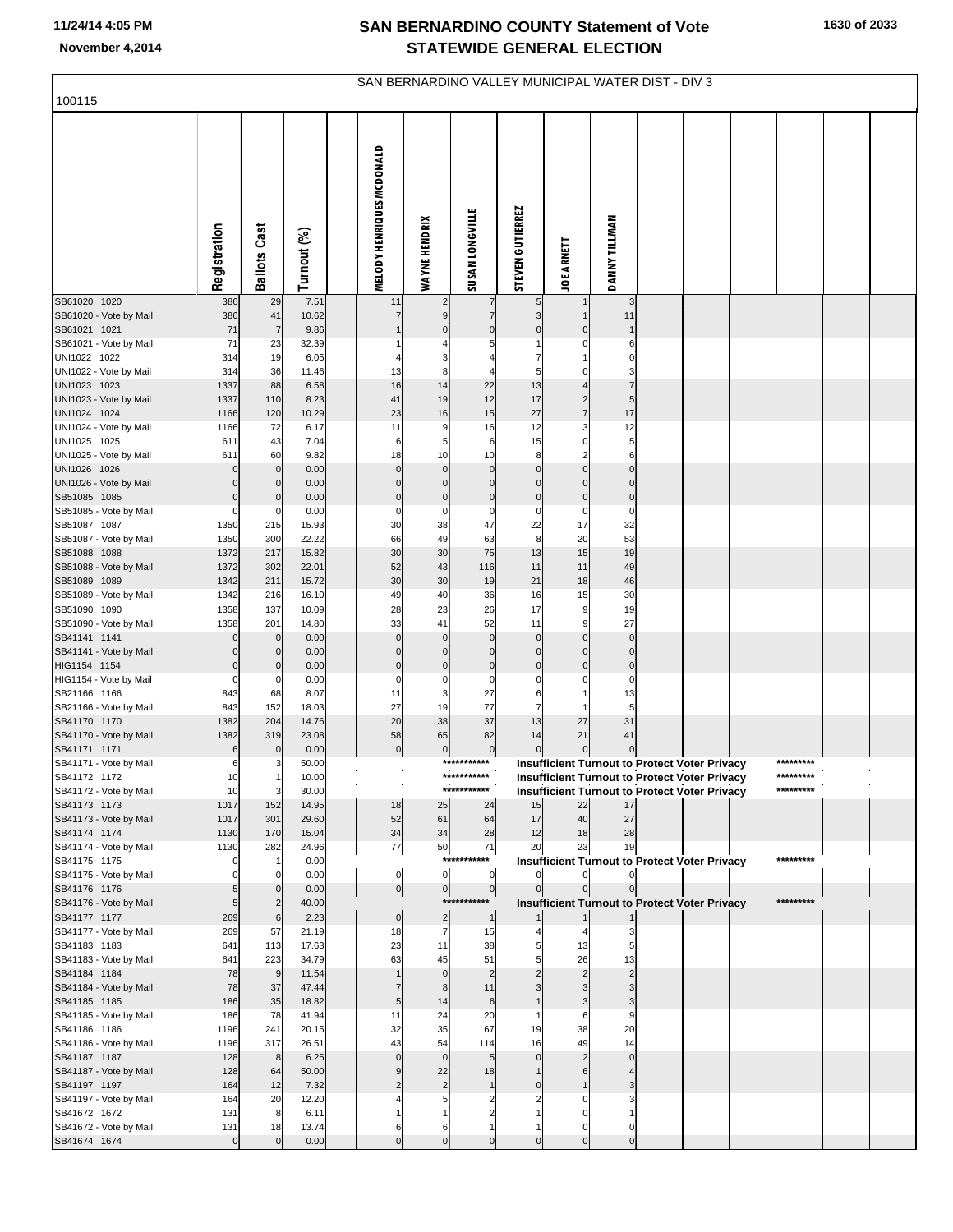| 100115                                 | SAN BERNARDINO VALLEY MUNICIPAL WATER DIST - DIV 3 |                     |                |  |                           |                      |                               |                         |                              |                            |  |                                                      |  |           |  |  |
|----------------------------------------|----------------------------------------------------|---------------------|----------------|--|---------------------------|----------------------|-------------------------------|-------------------------|------------------------------|----------------------------|--|------------------------------------------------------|--|-----------|--|--|
|                                        |                                                    |                     |                |  |                           |                      |                               |                         |                              |                            |  |                                                      |  |           |  |  |
|                                        | Registration                                       | <b>Ballots Cast</b> | Turnout (%)    |  | MELODY HENRIQUES MCDONALD | <b>WAYNE HENDRIX</b> | <b>SUSAN LONGVILLE</b>        | <b>STEVEN GUTIERREZ</b> | <b>JOE ARNETT</b>            | <b>DANNY TILLMAN</b>       |  |                                                      |  |           |  |  |
| SB41674 - Vote by Mail                 |                                                    | 0                   | 0.00           |  |                           |                      | 0                             |                         | $\overline{0}$               | $\mathbf 0$                |  |                                                      |  |           |  |  |
| SB41675 1675                           | $\overline{c}$                                     | $\mathbf 0$         | 0.00<br>0.00   |  | $\Omega$<br>$\Omega$      | $\mathbf 0$          | $\mathbf{0}$                  | $\mathbf 0$             | $\Omega$<br>$\Omega$         | $\mathbf 0$<br>$\Omega$    |  |                                                      |  |           |  |  |
| SB41675 - Vote by Mail<br>SB71188 1188 | $\overline{c}$<br>1402                             | $\mathbf 0$<br>273  | 19.47          |  | 25                        | $\mathbf 0$<br>66    | $\mathbf 0$<br>85             | $\mathbf 0$<br>15       | 21                           | 29                         |  |                                                      |  |           |  |  |
| SB71188 - Vote by Mail                 | 1402                                               | 404                 | 28.82          |  | 42                        | 123                  | 165                           | 10                      | 22                           | 20                         |  |                                                      |  |           |  |  |
| SB71189 1189                           | 539                                                | 46                  | 8.53           |  | $\overline{7}$            | 6                    | 19                            | $\overline{4}$          | $\overline{2}$               |                            |  |                                                      |  |           |  |  |
| SB71189 - Vote by Mail                 | 539                                                | 190                 | 35.25          |  | 34                        | 47                   | 65                            | 17                      | 10                           | 8                          |  |                                                      |  |           |  |  |
| SB71190 1190                           | 1392                                               | 150                 | 10.78          |  | 14<br>40                  | 12<br>32             | 54                            | 18                      | 8<br>22                      | 25<br>23                   |  |                                                      |  |           |  |  |
| SB71190 - Vote by Mail<br>SB71191 1191 | 1392<br>229                                        | 295<br>18           | 21.19<br>7.86  |  | 6                         | 2                    | 123<br>З                      | 26                      |                              |                            |  |                                                      |  |           |  |  |
| SB71191 - Vote by Mail                 | 229                                                | 26                  | 11.35          |  | 7                         | $\overline{7}$       |                               |                         |                              |                            |  |                                                      |  |           |  |  |
| SB71192 1192                           | 587                                                | 29                  | 4.94           |  |                           | 5                    |                               |                         |                              |                            |  |                                                      |  |           |  |  |
| SB71192 - Vote by Mail                 | 587                                                | 62                  | 10.56          |  | 13                        | 5                    | 16                            |                         |                              |                            |  |                                                      |  |           |  |  |
| SB71193 1193                           | 520                                                | 19                  | 3.65           |  | $\overline{4}$            | 6                    | $\overline{1}$                |                         |                              |                            |  |                                                      |  |           |  |  |
| SB71193 - Vote by Mail<br>SB71194 1194 | 520<br>8                                           | 51                  | 9.81<br>0.00   |  | 8<br>0                    | 10<br>$\overline{0}$ | 20<br>$\overline{0}$          |                         | 5<br>이                       | 0                          |  |                                                      |  |           |  |  |
| SB71194 - Vote by Mail                 |                                                    |                     | 25.00          |  |                           | ***                  |                               |                         |                              |                            |  | <b>Insufficient Turnout to Protect Voter Privacy</b> |  | ********* |  |  |
| SB71196 1196                           | $\Omega$                                           |                     | 0.00           |  | $\mathbf 0$               | $\mathbf 0$          | 0                             | $\Omega$                | $\Omega$                     |                            |  |                                                      |  |           |  |  |
| SB71196 - Vote by Mail                 | $\mathbf 0$                                        | $\Omega$            | 0.00           |  | $\mathbf 0$               | $\pmb{0}$            | $\mathbf 0$                   | $\Omega$                |                              |                            |  |                                                      |  |           |  |  |
| SB71670 1670                           | 236                                                | 14                  | 5.93           |  | $\overline{1}$            | $\overline{c}$       | $\overline{2}$                |                         |                              |                            |  |                                                      |  |           |  |  |
| SB71670 - Vote by Mail<br>SB71671 1671 | 236<br>21                                          | 44                  | 18.64<br>0.00  |  | 17<br>$\pmb{0}$           | 14<br>$\overline{0}$ | 8<br>0                        | $\overline{2}$<br>0     | 이                            | $\mathbf{0}$               |  |                                                      |  |           |  |  |
| SB71671 - Vote by Mail                 | 21                                                 |                     | 9.52           |  |                           | ***                  |                               |                         |                              |                            |  | <b>Insufficient Turnout to Protect Voter Privacy</b> |  | ********* |  |  |
| UNI1199 1199                           | $\Omega$                                           |                     | 0.00           |  | $\mathbf 0$               | $\mathbf 0$          | 0                             |                         | $\overline{0}$               |                            |  |                                                      |  |           |  |  |
| UNI1199 - Vote by Mail                 | $\mathbf 0$                                        | $\Omega$            | 0.00           |  | $\mathbf 0$               | $\pmb{0}$            | $\mathbf 0$                   | $\mathbf 0$             | $\overline{0}$               | $\Omega$                   |  |                                                      |  |           |  |  |
| UNI1200 1200<br>UNI1200 - Vote by Mail | 1027<br>1027                                       | 78<br>215           | 7.59<br>20.93  |  | 13<br>29                  | $\overline{7}$<br>46 | 24<br>62                      | 9<br>14                 | 5 <sub>l</sub><br>17         | 26                         |  |                                                      |  |           |  |  |
| UNI1201 1201                           | 1244                                               | 80                  | 6.43           |  | 17                        | 12                   | 17                            | 12                      | $\overline{7}$               | 6                          |  |                                                      |  |           |  |  |
| UNI1201 - Vote by Mail                 | 1244                                               | 324                 | 26.05          |  | 58                        | 52                   | 137                           | 22                      | 18                           | 16                         |  |                                                      |  |           |  |  |
| UNI1202 1202                           | 1493                                               | 196                 | 13.13          |  | 27                        | 29                   | 42                            | 23                      | 17                           | 26                         |  |                                                      |  |           |  |  |
| UNI1202 - Vote by Mail                 | 1493                                               | 302                 | 20.23          |  | 66<br>$\Omega$            | 61<br>$\Omega$       | 75                            | 15                      | 12                           | 28                         |  |                                                      |  |           |  |  |
| UNI1637 1637<br>UNI1637 - Vote by Mail | 107<br>107                                         | $\mathbf 0$<br>10   | 0.00<br>9.35   |  | 3                         |                      | $\mathbf 0$<br>$\overline{2}$ | $\Omega$                | $\mathbf{0}$<br>$\mathbf{0}$ | $\mathbf 0$<br>$\mathbf 0$ |  |                                                      |  |           |  |  |
| UNI1638 1638                           | 88                                                 | 8                   | 9.09           |  | 2                         | 0                    | 3                             |                         |                              | 0                          |  |                                                      |  |           |  |  |
| UNI1638 - Vote by Mail                 | 88                                                 | 18                  | 20.45          |  | 각                         | 막.                   | 각                             | ο                       |                              | $\mathcal{P}$              |  |                                                      |  |           |  |  |
| UNI1673 1673                           | 79                                                 | 3                   | 3.80           |  |                           |                      | ***********                   |                         |                              |                            |  | <b>Insufficient Turnout to Protect Voter Privacy</b> |  | ********* |  |  |
| UNI1673 - Vote by Mail<br>UNI1678 1678 | 79<br>575                                          | 12<br>86            | 15.19<br>14.96 |  | 3<br>10                   | 3<br>10              | $\overline{0}$<br>31          | 3                       |                              | $\overline{0}$<br>19       |  |                                                      |  |           |  |  |
| UNI1678 - Vote by Mail                 | 575                                                | 150                 | 26.09          |  | 27                        | 30                   | 47                            | $\overline{4}$          | 11                           | 14                         |  |                                                      |  |           |  |  |
| SB21234 1234                           | 1428                                               | 172                 | 12.04          |  | 23                        | 20                   | 35                            | 32                      | 8                            | 27                         |  |                                                      |  |           |  |  |
| SB21234 - Vote by Mail                 | 1428                                               | 227                 | 15.90          |  | 53                        | 38                   | 63                            | 24                      | 6                            | 26                         |  |                                                      |  |           |  |  |
| SB21235 1235                           | 920                                                | 65                  | 7.07           |  | 14<br>24                  | $\overline{4}$       | 8<br>18                       | 17                      |                              | $\overline{7}$<br>11       |  |                                                      |  |           |  |  |
| SB21235 - Vote by Mail<br>SB21236 1236 | 920<br>1116                                        | 104<br>86           | 11.30<br>7.71  |  | 12                        | 20<br>12             | 12                            | 10<br>26                | 6<br>9                       | $\overline{7}$             |  |                                                      |  |           |  |  |
| SB21236 - Vote by Mail                 | 1116                                               | 161                 | 14.43          |  | 37                        | 24                   | 36                            | 21                      |                              | 23                         |  |                                                      |  |           |  |  |
| SB21662 1662                           | 92                                                 | 8                   | 8.70           |  | 2                         |                      | $\Omega$                      |                         |                              | -1                         |  |                                                      |  |           |  |  |
| SB21662 - Vote by Mail                 | 92                                                 | 20                  | 21.74          |  | 5                         | 2                    |                               |                         |                              |                            |  |                                                      |  |           |  |  |
| SB23021 3021<br>SB23021 - Vote by Mail | 268<br>268                                         | 31<br>52            | 11.57<br>19.40 |  | 8<br>11                   | $\overline{2}$<br>10 | 5<br>17                       | 3<br>$\overline{4}$     | $\mathbf{0}$                 | 5                          |  |                                                      |  |           |  |  |
| SB41239 1239                           | 1801                                               | 235                 | 13.05          |  | 45                        | 40                   | 55                            | 28                      | 24                           | 22                         |  |                                                      |  |           |  |  |
| SB41239 - Vote by Mail                 | 1801                                               | 380                 | 21.10          |  | 73                        | 73                   | 96                            | 29                      | 27                           | 31                         |  |                                                      |  |           |  |  |
| SB41240 1240                           | 1667                                               | 149                 | 8.94           |  | 22                        | 26                   | 31                            | 13                      | 18                           | 14                         |  |                                                      |  |           |  |  |
| SB41240 - Vote by Mail                 | 1667                                               | 247                 | 14.82          |  | 51                        | 36                   | 64                            | 16                      | 28                           | 21                         |  |                                                      |  |           |  |  |
| SB41241 1241<br>SB41241 - Vote by Mail | 1624<br>1624                                       | 198<br>324          | 12.19<br>19.95 |  | 23<br>56                  | 43<br>100            | 34<br>79                      | 18<br>15                | 26<br>15                     | 15<br>35                   |  |                                                      |  |           |  |  |
| SB43017 3017                           | $\mathbf 0$                                        | $\mathbf 0$         | 0.00           |  | $\mathbf 0$               | $\mathbf 0$          | $\mathbf 0$                   | $\mathbf 0$             | $\mathbf 0$                  | $\mathbf 0$                |  |                                                      |  |           |  |  |
| SB43017 - Vote by Mail                 | $\pmb{0}$                                          | $\mathbf 0$         | 0.00           |  | $\mathbf 0$               | $\mathbf 0$          | $\mathbf 0$                   | $\mathbf 0$             | $\mathbf{0}$                 | 0                          |  |                                                      |  |           |  |  |
| SB43018 3018                           | 557                                                | 74                  | 13.29          |  | 14                        | 12                   | 17                            | 5                       |                              |                            |  |                                                      |  |           |  |  |
| SB43018 - Vote by Mail                 | 557<br>272                                         | 120<br>24           | 21.54<br>8.82  |  | 25<br>3                   | 27<br>$\overline{1}$ | 34                            | 2<br>3                  |                              |                            |  |                                                      |  |           |  |  |
| SB43022 3022<br>SB43022 - Vote by Mail | 272                                                | 39                  | 14.34          |  | 8                         | 8                    | 5<br>9                        | $\overline{a}$          |                              |                            |  |                                                      |  |           |  |  |